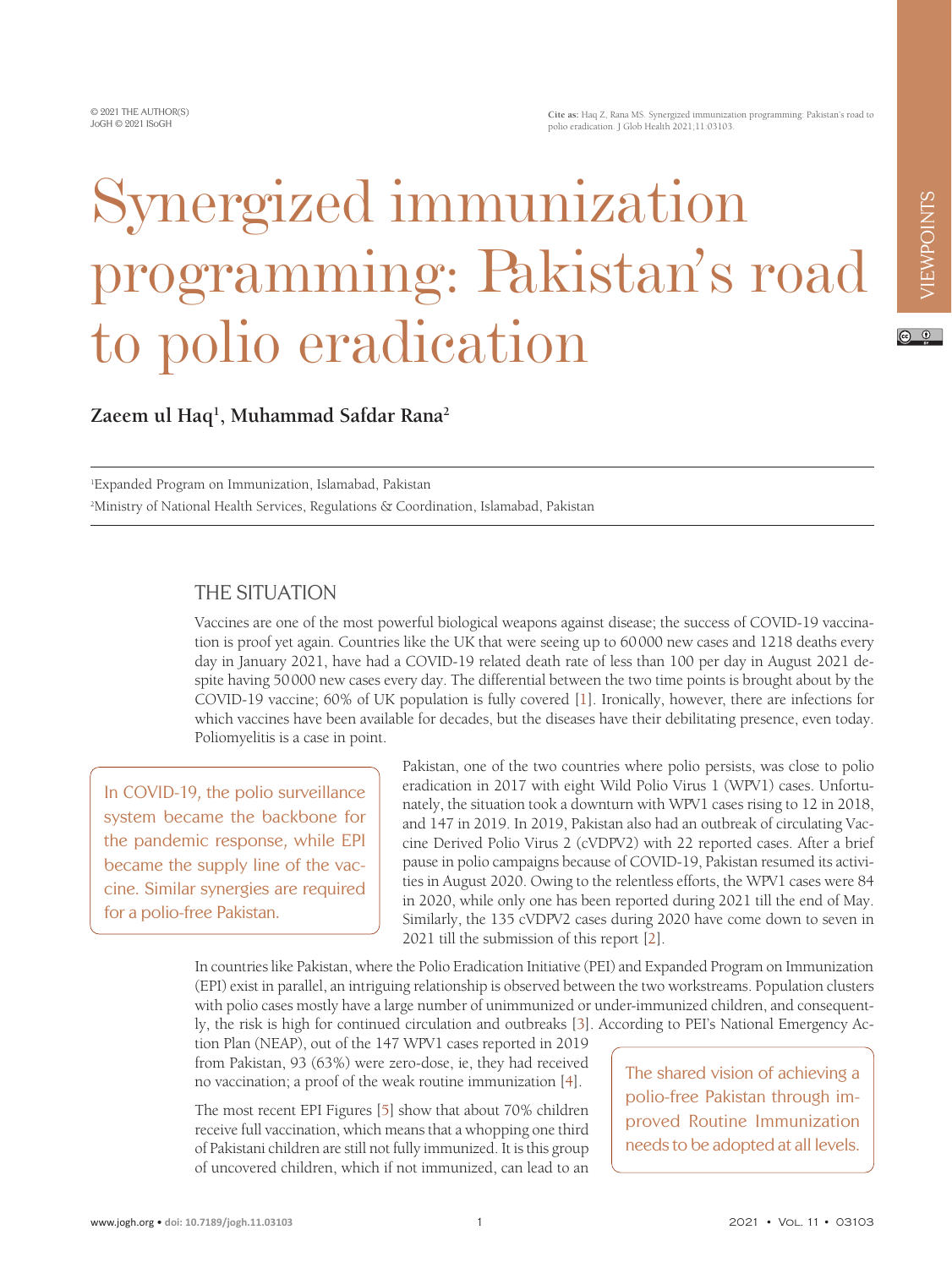addition in polio cases, and jeopardize the success of complete polio eradication. Important in this context are the regional disparities, usually masked by national figures. Within the overall national picture of 70% is the province of Balochistan where only 27% children have received full immunization [[5\]](#page-3-4). The Quetta block from the same province is one of the three super high-risk areas where polio persists [[4\]](#page-3-3).

Pakistan needs to improve its Routine Immunization (RI) to interrupt the WPV along with mainstreaming polio into EPI and maintaining the polio-free status. The continued joint working of the two programs is paramount [[6\]](#page-3-5), just as it has been during the current pandemic. Under one-leadership, the PEI surveillance system became the backbone for COVID-19 response, while EPI became the supply line of the vaccine. Similar synergies are required for a polio-free Pakistan. However, there is a need for unpacking the concept of synergy and facilitating its implementation.

#### THE CHALLENGE

The issue of zero-dose children, highlighted by NEAP [4], is at the heart of the discussion on Synergy. The lists of these children, documented by polio workers as children with no vaccination, are shared with EPI. The EPI

<span id="page-1-0"></span>

**Figure 1.** The four levels of synergy between Expanded Program on Immunization and Polio Eradication Initiative in Pakistan.

workers, however, neither agree to the definition used for zero-dose nor get the full information about these children for proper response in the field. In addition, whatever coverage they achieve of these zero-dose children, is not shared back with PEI. As a result, there is confusion about the real coverage data of these zero-dose children.

The administration of birth dose is another significant issue for both programs. The role of polio vaccine at the time of birth is advocated especially in countries where early induction of immunity is imperative [\[7](#page-3-6)]. In Pakistan, over 66% of babies are born in a health facility, 44% of them at a private center [[8\]](#page-3-7). It is ironic that because of less coordination between preventive and curative arms of the health system, many among the 66% born in a health facility are sent home without the birth dose, only to be traced again for this purpose. The remaining 34% born mostly at home, are an additional challenge, that needs supplementary effort.

The global guidance like the Polio Endgame Strategy 2018-23, and the Gavi 5.0 strategy underscore the strengthening of RI for achieving the immunization targets [\[3](#page-3-2),[9\]](#page-3-8). The Polio Endgame Strategy emphasizes improved integration during the Supplementary Immunization Activities (SIAs). it elaborates that for expanded partnerships, PEI will collaborate within and beyond the health sector (eg, health, nutrition, and water, sanitation, and hygiene) partners and programs. The Gavi 5.0 Strategy as part of its goal 2 on equity mentions covering the zero-dose children. Both documents do not dwell on the details of the integration of two programs at various levels, importantly the field level [[3](#page-3-2)[,9](#page-3-8)].

The local guidance is reflected in the NEAP of the PEI and several program documents of EPI. The current NEAP [\[4](#page-3-3)] identifies the synergy between PEI and EPI, and the Integrated Service Delivery (ISD) among the five main areas of work. However, it stops at suggesting the synchronization of outreach activities, child health days, and integrated campaigns, without elaborating on how these will address the primary issue. The guidance for EPI is fragmented between several project streams and their respective targets and indicators. One of them, the Gavi Health System Strengthening includes covering the zero-dose children and implementing synergized activities with PEI, but the plans are yet to see fruition.

A few years back, our research [\[10\]](#page-3-9) also unraveled a "stated" synergy from both sides. For EPI, the procurement and logistics for polio vaccine, and the assistance provided by its workers during the SIAs were 'synergy'. Likewise, the PEI staff said they share the zero-dose data, as well as provide communication and social mobilization assistance to EPI. Deeper discussions, however, revealed an underlying perception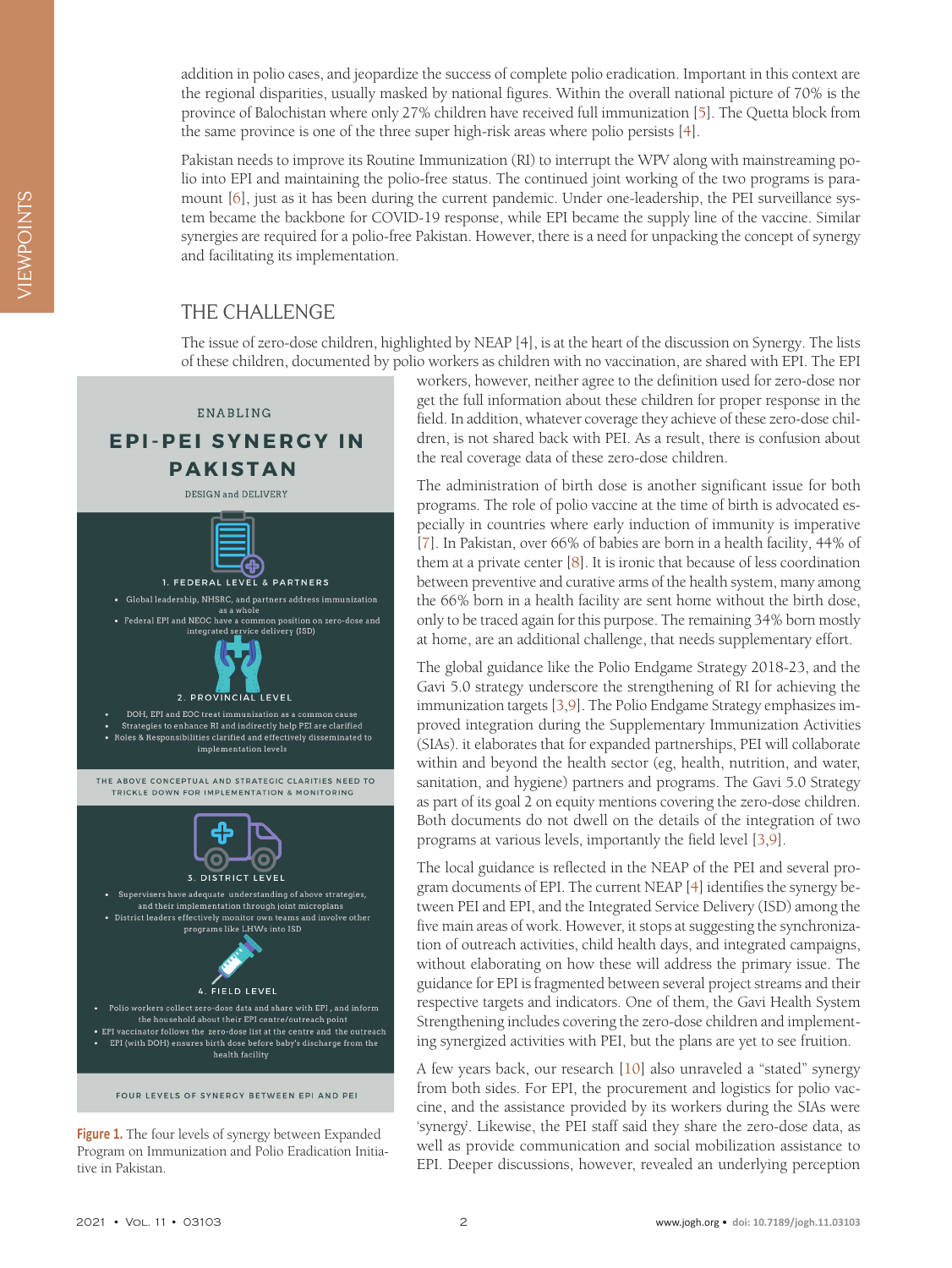on either side that the 'other' program is responsible for their below-par performance. The independent experts, during the same discussions, described the two as unequal programs- a disproportion that ought to be addressed to ensure synergy [10].

### THE SOLUTION



**Photo: EPI workers vaccinating children at a vaccination centre in Peshawar, Pakistan (Photo credit: Ayesha Naeem, used with permission).**

The synergy between EPI and PEI, which is crucial for achieving and sustaining polio-free Pakistan, and improving routine immunization (RI) as well, requires unpacking the concept at the federal and provincial level, with its operationalization ensured at the district and field level (**[Figure 1](#page-1-0)**). The shared vision of *achieving a polio-free Pakistan through improved RI* needs to be adopted at all levels. The adoption should be incorporated into strategic plans, along with monitoring and evaluation.

The issue of immunizing the zero-dose children must be prioritized. The 10000 EPI vaccinators have the vaccine but not the access to community and households, which over 250000 polio staff have, across the country. The polio worker, on the other hand, has access but not the means for reaching the goal of universal immunization. This requires that not only the two programs

at federal and provincial levels agree to a common strategy, the same consensus also exists at the level of the Ministry of Health and its global partners.

The following may be considered:

- 1. Polio workers collect zero-dose data and share it with EPI in a way that the EPI system can reach these children in their community. At the same time, the polio workers, while documenting these zero-dose children, inform the family about the vaccinators working in their union council, and the vaccinator's schedule at the health center as well as the outreach point.
- 2. The EPI vaccinator follows the zero-dose list at the health center as well as during outreach to identify and cover all the zero-dose children. After covering these children, the vaccinator shares back the data with polio workers so that the same children are not included again in the list of missed children.

The issue of birth dose requires EPI to ensure a decision by the provincial Department of Health (DoH) that all health facilities providing maternity services must have a vaccination facility, and a newborn should not be discharged before the birth dose. For children born at home, community-based health providers like community midwife (CMW) and traditional birth attendants (TBA) must be involved. Following may be considered:

- 1. A large proportion of children are born in hospitals located in urban centers. The district and tehsil-level hospitals, as well as private nursing homes, must be targeted for the provision of mandatory birth dose before a newborn is discharged. Since big hospitals have huge turnover and mothers having a normal birth are discharged quickly, the vaccination service should be 24/7 so that no child is missed.
- 2. For babies delivered at home, EPI needs a strong partnership with other vertical programs like Lady Health Worker (LHW) and Maternal, Newborn, Child Health (MNCH) so that CMWs and TBAs can be engaged in facilitating the birth dose of babies delivered by them.

Integrating immunization with other health services, and addressing the community concerns of their overall health needs has to be part of both the intervention streams, mentioned above.